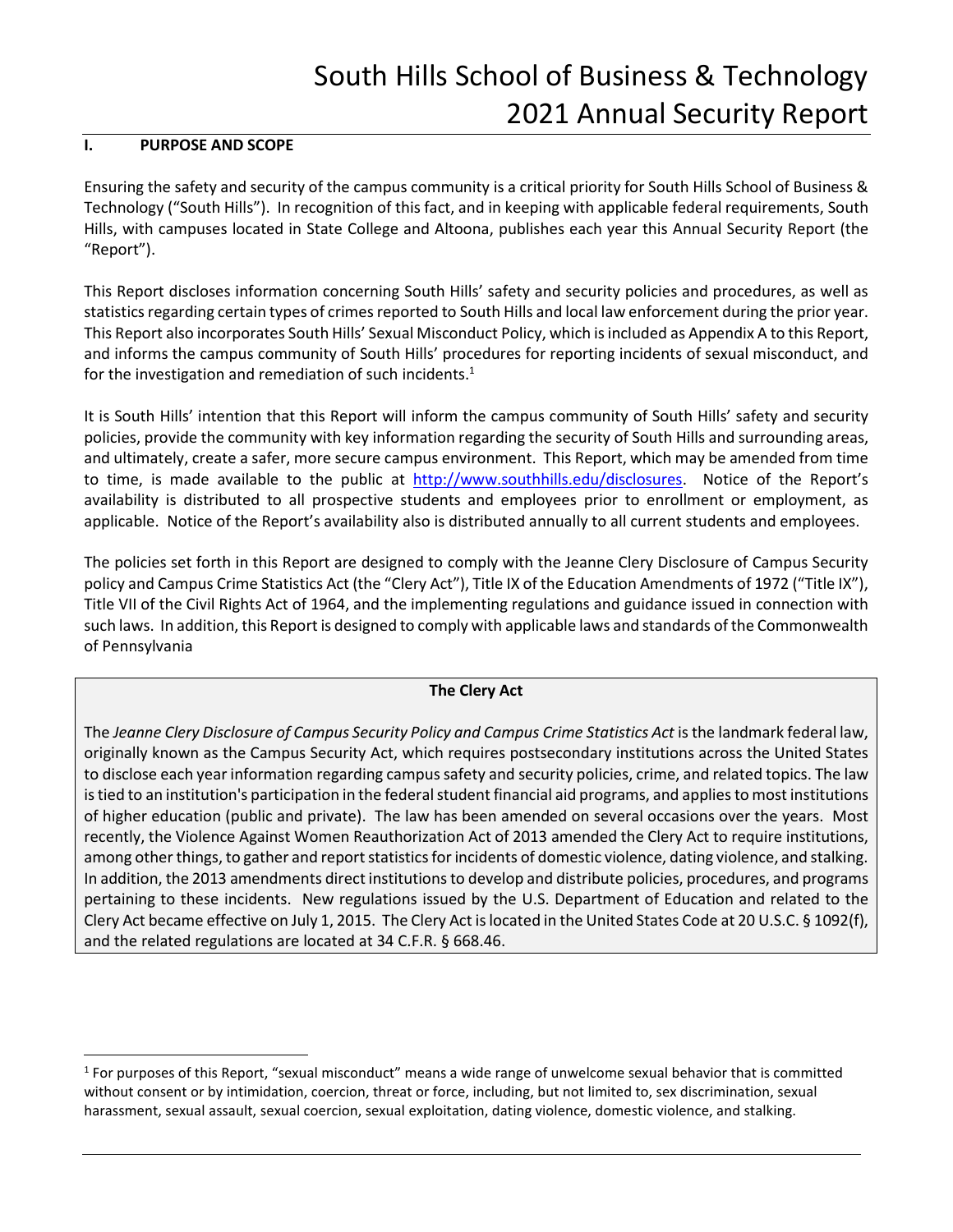# **Covered Parties**

The policies in this Report apply to South Hills' students, to its employees, including faculty, visiting faculty, staff, and administration; to any contractors, vendors, or other third parties within South Hills' control; and to any visitors or guests of South Hills (collectively referred to as "Covered Parties"). The policies in this Report are part of the overall policy framework adopted by South Hills governing student and employee behavior, rights, and responsibilities while such individuals are enrolled or employed by South Hills.

## **Definitions Applicable to this Policy**

The definitions of key terms used in this Report are included in the body of the Report, as appropriate, and in some cases, in South Hills' Sexual Misconduct Policy.

#### **II. GENERAL INFORMATION RELATING TO CAMPUS SECURITY AND ACCESSIBILITY**

#### **Security of and Access to Campus Facilities**

As noted above, South Hills has one campus in State College, PA, and one campus in Altoona, PA. The State College Campusis composed of two buildings located at: The Main Campus Building at 480 Waupelani Drive, State College, PA 16801 and the Cato Park Building located at 3081 Enterprise Drive, State College, PA 16801. The Altoona campus building is located at 508 58th Street Altoona, PA 16602. South Hills is a commuter school and does not operate, sponsor, or provide any housing and does not operate, sponsor, or recognize any off-campus student organizations.

Each of South Hills' buildings are under 24-hour video surveillance. South Hills controls access to the buildings at all times. Typically, all doors to the campus buildings remain locked outside of operating hours and only designated personnel have access to the building during those times. All visitors should enter through the main entrance and will be required to show proper state identification. Enrolled students are required to enter and exit campus facilities through designated doors. Neither visitors nor guests are allowed to access or visit any area of the campus without the permission of an authorized school official.

The campuses are equipped with commercial electronic intrusion alarms and a fire alarm response system. All the campuses, buildings and facilities are regularly inspected by maintenance personnel to detect and remedy any maintenance, safety or health hazards and issues. Maintenance personnel also oversee the intrusion alarm system and the fire alarm response system. Campus staff periodically check that pathways in and around the buildings are well lit and that egress lighting is working in hallways and stairwells.

#### **Campus Security Authorities**

Though the University does not maintain a campus police or security department, select staff members at each campus also serve as Campus Security Authorities ("CSAs"). These individuals are not police officers or security professionals. Campus Security Authorities do not possess the power to arrest. They do not attempt to apprehend perpetrators or to determine whether a crime took place. These tasks are the responsibility of law enforcement.

Campus Security Authorities are individuals who have significant responsibility for student and campus activities, who monitor the security of institutional facilities and equipment, and who are designated by South Hills to receive reports of criminal offenses from students, employees, and members of the campus community. South Hills' Campus Security Authorities have the authority to ask persons for identification and to determine whether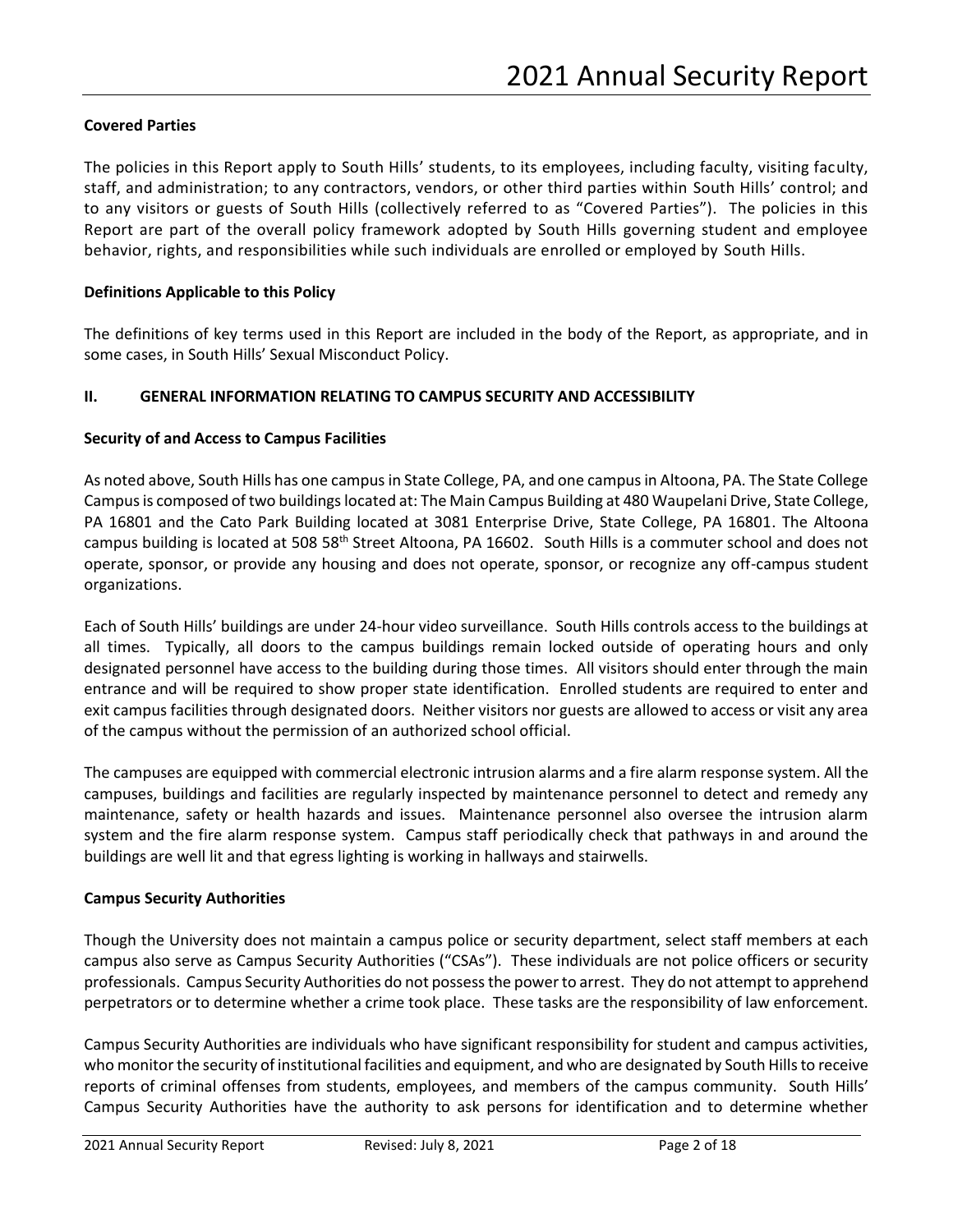individuals have legitimate business at South Hills. Campus Security Authorities also may direct individuals to leave South Hills premises. South Hills' Campus Security Authorities include the following senior staff members at each campus:

|                                      | <b>Campus Security Authorities</b>                   |                                                 |                          |                             |  |  |  |  |  |  |  |
|--------------------------------------|------------------------------------------------------|-------------------------------------------------|--------------------------|-----------------------------|--|--|--|--|--|--|--|
| <b>Name</b>                          | Natalie Beaver                                       | Barbara Harer                                   | Paul Mazza               | <b>Holly Emerick</b>        |  |  |  |  |  |  |  |
| <b>Title</b>                         | Director of Education &<br><b>Regulatory Affairs</b> | Director of Career &<br><b>Student Services</b> | President                | Campus Director             |  |  |  |  |  |  |  |
| Campus                               | State College/Altoona                                | <b>State College</b>                            | <b>State College</b>     | Altoona                     |  |  |  |  |  |  |  |
| <b>Street</b><br>480 Waupelani Drive |                                                      | 480 Waupelani Drive                             | 480 Waupelani Drive      | 508 58 <sup>th</sup> Street |  |  |  |  |  |  |  |
| <b>State</b><br><b>State College</b> |                                                      | <b>State College</b>                            | <b>State College</b>     | Altoona                     |  |  |  |  |  |  |  |
| Phone<br>814-234-7755                |                                                      | 814-234-7755                                    | 814-234-7755             | 814-234-7755                |  |  |  |  |  |  |  |
| Email                                | nbeaver@southhills.edu<br>bharer@southhills.edu      |                                                 | paulmazza@southhills.edu | hemerick@southhills.edu     |  |  |  |  |  |  |  |

#### **Relationship with Local Law Enforcement**

Criminal incidents are referred to the local police who have jurisdiction over the campus. South Hills does not have any formal agreements with local law enforcement for the investigation of alleged criminal offenses. However, the Campus Security Authorities at South Hills fully cooperate with local law enforcement.

#### **Programs and Information to Promote Safety and Security Awareness**

An informed campus community can significantly reduce the occurrence of crime on campus. For this reason, South Hills provides educational programs on personal safety, information on risk reduction, literature regarding crime prevention, and educational resources on a variety of subjects related to crime throughout the academic year (educational programming specific to the prevention of substance abuse and sexual misconduct is discussed below and in South Hills' Sexual Misconduct Policy).

#### **Security Awareness**

South Hills strives to provide its students and employees a secure and safe environment in which to teach and learn, including through compliance with applicable federal, state, and local building codes and board of health and fire marshal regulations. This having been said, South Hills recognizes, and encourages others to be aware, that no environment is entirely free of risk. Each person must assume responsibility for his or her own safety both on-campus and off. With this in mind, South Hills encourages all students, faculty, staff, and visitors to take an active role in their own safety and security while on campus by adhering to the following guidelines:

- Walk in well-lighted and well-traveled areas after dark. Walk with a friend.
- Immediately report all suspicious persons, vehicles, or activities to a CSA.
- Immediately report all crimes, security problems, or hazardous conditions to a CSA.
- Remain subscribed to South Hills' campus alert system. Students are enrolled automatically.
- Take advantage of informational programs sponsored on campus.
- Never study alone in an isolated area of a campus building.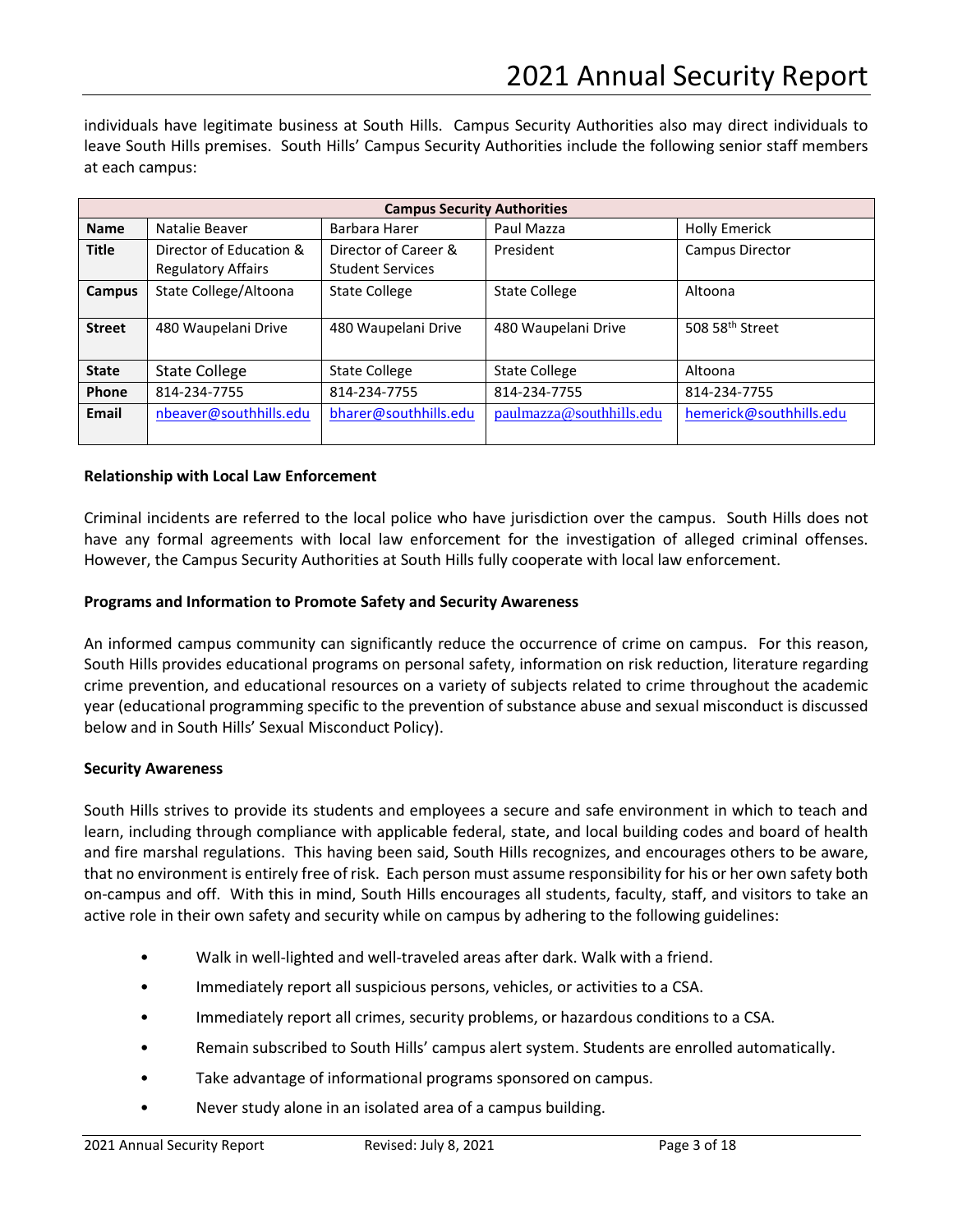- Lock your car and secure valuables when using campus parking facilities.
- Use bicycle racks located on campus and lock your bicycle.
- Become familiar with emergency exits and the locations of fire alarm pull stations and extinguishers in your building.
- Lock offices when you are not present.

Awareness programs are an integral part of South Hills' approach to campus safety.

#### **Weapons Policy**

With limited, specifically permitted exceptions for certain law enforcement personnel or retired law enforcement personnel, no one is permitted to carry a weapon on campus. Violators of this policy are subject to criminal prosecution as well as discipline by South Hills, including, but not limited to, termination of employment, expulsion from South Hills, or other appropriate sanctions that may be imposed by South Hills. To the extent that it deems appropriate, South Hills may also refer such incidents to appropriate law enforcement authorities for further action.

## **III. REPORTING, RESPONDING TO, AND RECORDING CRIMES AND MISCONDUCT**

Covered Parties are strongly encouraged to accurately and promptly report any perceived crime, emergency, or other public safety concern to any of South Hills' CSAs and to local law enforcement. In particular, Covered Parties are encouraged to make such reports when the individual who reportedly experienced the crime may be unable to make the report.

Reports may be made to South Hills' CSAs in person or via telephone using the numbers set out above in the prior section. Emergencies may be reported to local law enforcement in person or via telephone at **911**. Nonemergencies may be reported to local law enforcement in person or via telephone at the following numbers:

| Local Law Enforcement   Non-Emergency Contacts |                                        |                  |  |  |  |  |  |
|------------------------------------------------|----------------------------------------|------------------|--|--|--|--|--|
| Campus                                         | Telephone No.                          |                  |  |  |  |  |  |
| <b>State College</b>                           | <b>State College Police Department</b> | 1 (800) 479-0050 |  |  |  |  |  |
| Altoona                                        | Altoona Police Department              | (814) 949-2489   |  |  |  |  |  |

Any such crimes or concerns also may be reported to South Hills' Campus Director. Prompt reporting will ensure that timely measures can be taken, to include assisting any individual reporting that he or she was the victim of a crime, preserving evidence, issuing emergency and warning notifications, and calculating and reporting accurate annual crime statistics.

Finally, South Hills strongly encourages any Covered Party who believes that he or she has experienced sexual misconduct, or any witness of sexual misconduct, to report the incident to one of South Hills' Title IX Coordinators or as described in South Hills' Sexual Misconduct Policy.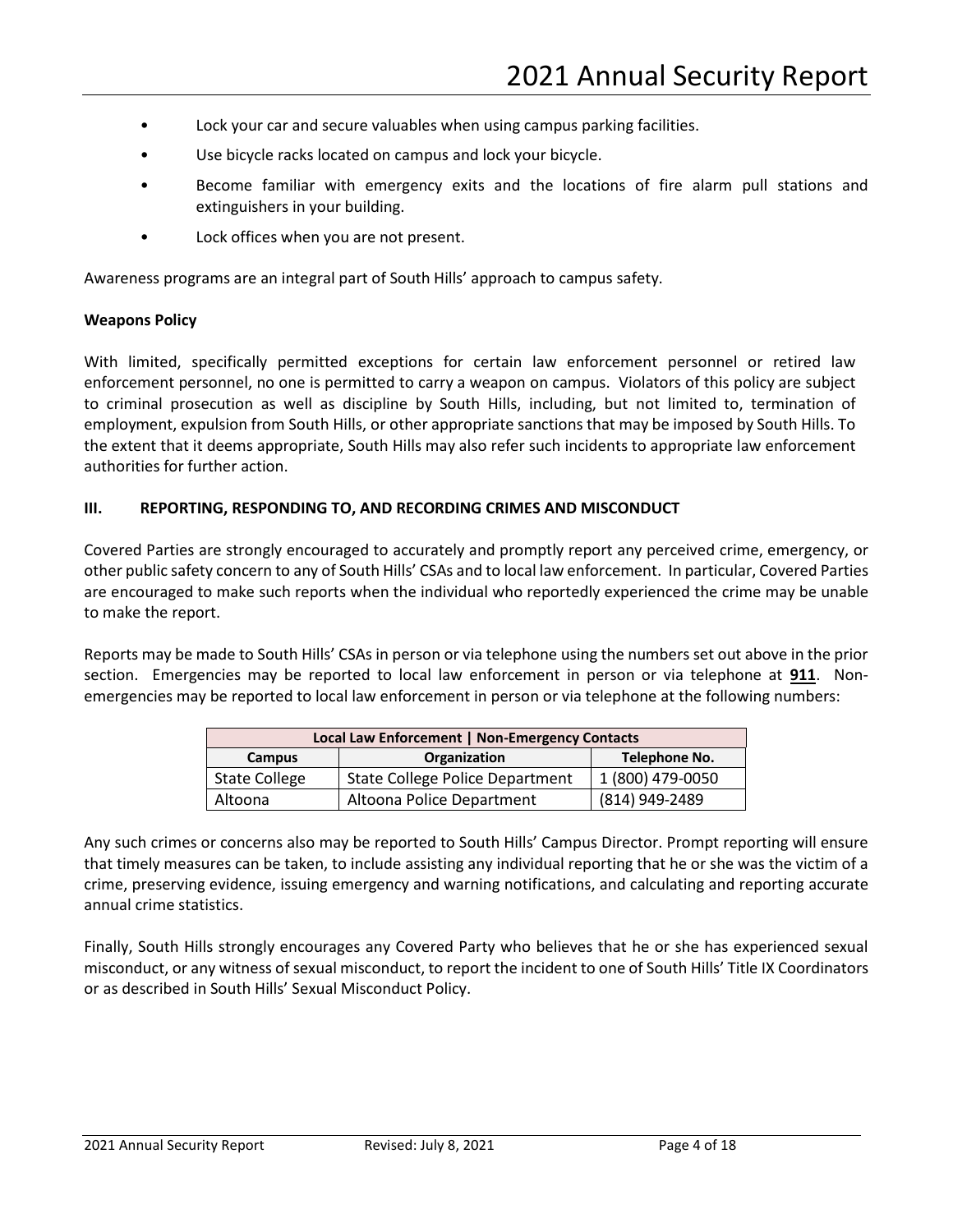## **Anonymous Reporting**

South Hills recognizes that under certain circumstances Covered Parties who believe that they have experienced or witnessed a crime may wish to make an anonymous or confidential report.

Individuals may anonymously report a crime to local law enforcement at the numbers set out above, or directly to Lighthouse Services. An anonymous report can be filed in one of the following ways:

- **Website:** [www.lighthouse-services.com/southhills](http://www.lighthouse-services.com/southhills)
- **Anonymous Reporting App: Keyword: southhills**
	- o Detailed instructions [here](https://www.lighthouse-services.com/documents/Using%20the%20Lighthouse%20Anonymous%20Reporting%20App.docx)
- **Toll-Free Telephone:**
	- o **English speaking USA and Canada: 833-222-1740**
- **E-mail:** [reports@lighthouse-services.com](mailto:reports@lighthouse-services.com) (must include school name with report)
- **Fax:** (215) 689-3885 (must include school name with report)

Individuals may also report information to the Campus Director and request that their identity remain confidential. In this circumstance, the Campus Director will not disclose information learned from a reporting individual any more than is necessary to comply with legal obligations, such as a compliance with a court order, and policy obligations, such as compliance with South Hills' Sexual Misconduct policy.

## **South Hills Response to Reports of Crime or Misconduct**

South Hills will respond promptly to any reports of criminal activity or misconduct. The first priority subsequent to receiving any such report will be to address the safety and health of the individual who reportedly has experienced the crime or misconduct, and to inform any such individual of his or her rights and options, including the option to report the incident to law enforcement. South Hills also will determine whether any immediate steps need to be taken to secure the safety of the individual or the campus community. This may involve initiating the emergency notification or timely warning protocols discussed below. Thereafter, South Hills will investigate the alleged criminal activity or misconduct and initiate any applicable, institutional disciplinary processes consistent with South Hills' policies and procedures. If the reported activity includes allegations of sexual misconduct, South Hills will address such allegations consistent with its Sexual Misconduct Policy.

## **IV. POLICIES AND INFORMATION RELATING TO SUBSTANCE ABUSE**

South Hills is committed to protecting the safety, health, and well-being of its students, employees, and all people who come into contact with the South Hills community. The abuse of alcoholic beverages, drugs, intoxicants, or other controlled substances ("substance abuse") poses a direct and significant threat to this goal. Substance abuse can, among other things, impair thinking, reading, comprehension and verbal skills; produce mood swings, panic, and violent behavior; or result in loss of physical control or death.

In an effort to create and maintain a campus environment free from such substance abuse, South Hills established its substance abuse prevention program. The program is consistent with the applicable sections of Federal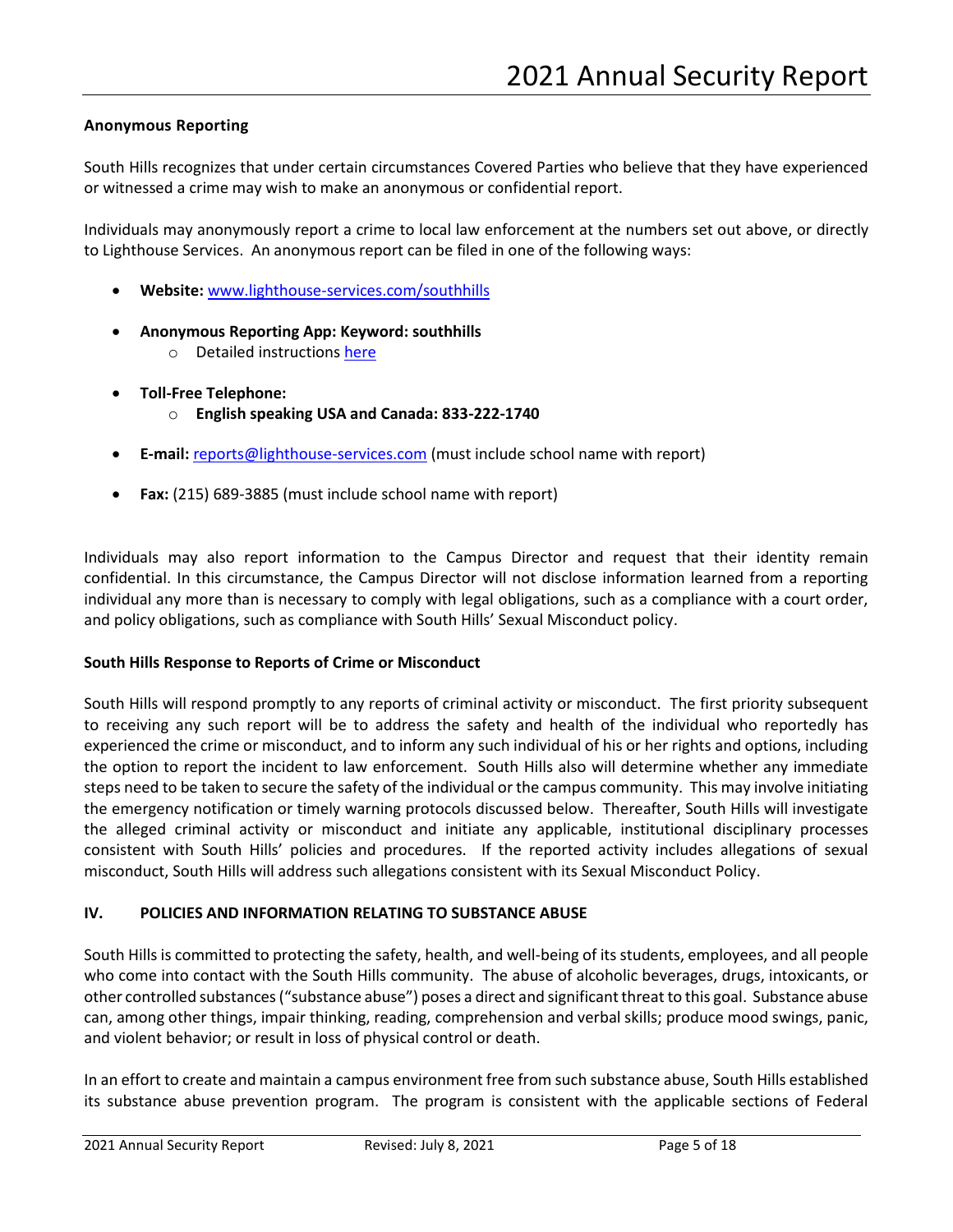Regulations 34 CFR Part 84 (Drug-Free Workplace) and Part 86 (Drug and Alcohol Abuse Prevention), and is set forth for students and employees alike. It consists of two primary parts. First, South Hills developed its Substance Abuse Prevention Program disclosure (the "Substance Abuse Disclosure"), which includes detailed information on a wide range of topics relating to substance abuse, including standards of conduct, institutional and legal sanctions, health risks, prevention, and treatment options. Second, South Hills put into place a set of policies designed to ensure that the Substance Abuse Disclosure is widely distributed and discussed and that the effectiveness of the disclosure and distribution protocols is subject to periodic evaluation.

Students and employees can obtain a copy of South Hills' complete Substance Abuse Disclosure by requesting a copy from the Campus Director. Following, South Hills has excerpted from the Substance Abuse Disclosure South Hills' "Substance Abuse Standards of Conduct."

# **Substance Abuse Standards of Conduct**

South Hills is dedicated to ensuring a learning and working environment free from substance abuse. Accordingly, and as a matter of policy, South Hills strictly prohibits students and employees from engaging in the following conduct

- The unlawful use, possession, sale, conveyance, distribution, dispensing, purchase, storage, or manufacture of alcoholic beverages, drugs, intoxicants, or other controlled substances in any amount or in any manner:
	- o on or adjacent to South Hills premises as part of any South Hills activity, or during work hours (including meal periods and breaks); or
	- o off South Hills premises, if doing so impairs their ability to perform their South Hillsrelated duties in any way, presents a danger to the well-being and welfare of other students or employees, or compromises the reputation of South Hills.
- Reporting to South Hills (for any purpose) under the influence of alcoholic beverages, drugs, intoxicants, or other controlled substances.

Notwithstanding the standards of conduct detailed above, students and employees under the influence of overthe-counter or legally prescribed medication may continue to attend class or come to work, as long as they do not pose a threat to their own safety or the safety of others, or their performance is not adversely affected. Whether and to what extent performance is adversely affected will be determined by South Hills, in its sole discretion. South Hills expects students and employees to comply with federal and Pennsylvania drug laws.

A student or employee with a medical condition that requires accommodation, including accommodation due to the effects of prescription medication, should request accommodation pursuant to South Hills' ADA Accommodation Policy. A student or employee under the influence of prescription medication may be required to take a leave of absence or comply with appropriate action as determined by South Hills.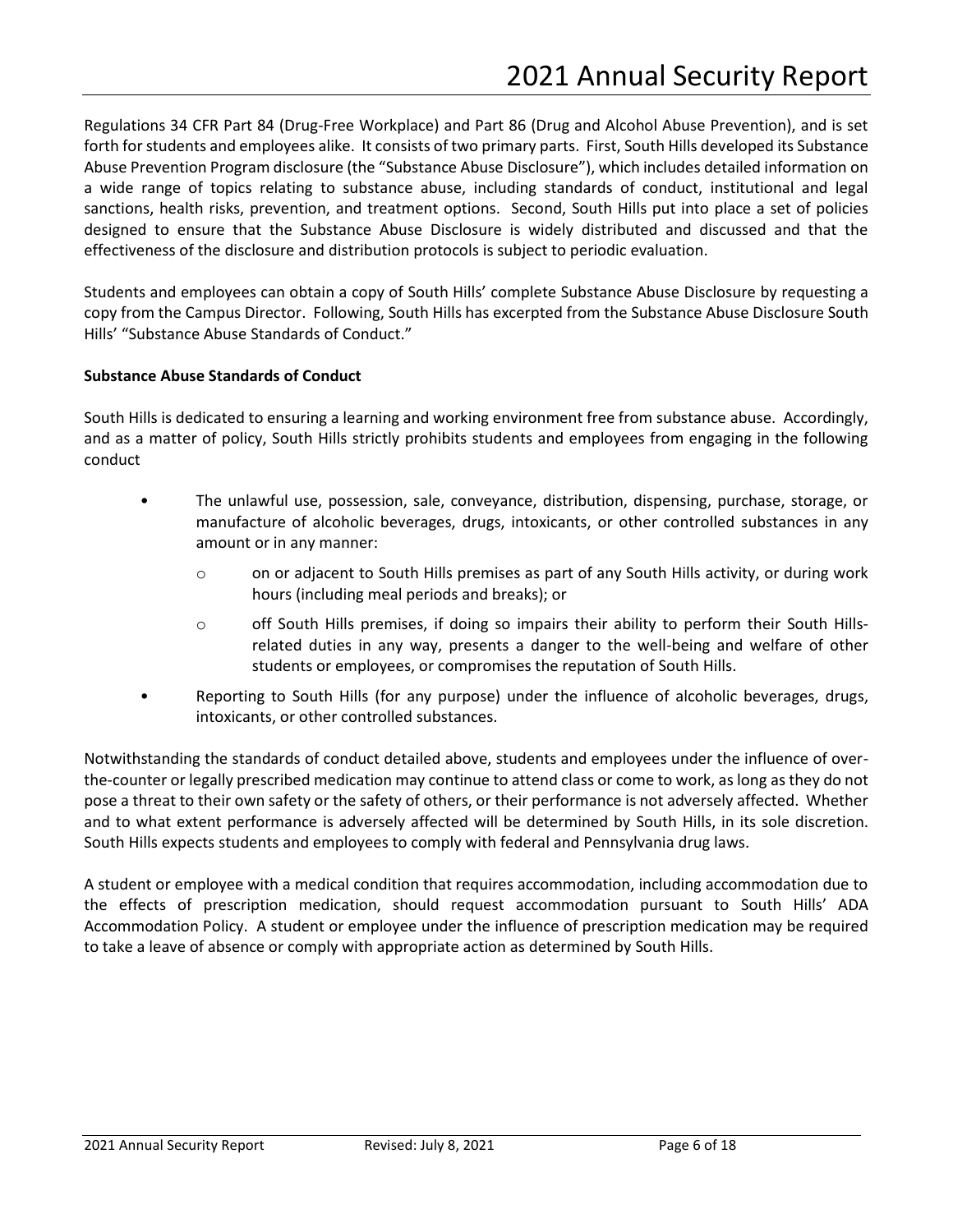# **South Hills-Sponsored Special Events**

Possession and consumption of alcoholic beverages while on South Hills premises may be authorized by South Hills for certain employee or student events. It is the policy of South Hills that employees and students participating in such events and consuming alcoholic beverages will be expected to do so in accordance with all applicable federal, state, and local laws, including laws relating to underage drinking. Further, employees and students are expected to demonstrate consideration for their safety and well-being, as well as for the safety and well-being of others, at all times before, during, and after such events.

## **Smoking Policy**

South Hills maintains a non-smoking policy. It is strictly prohibited to smoke inside any of South Hills' buildings at any of its campuses, including, but not limited to, athletic facilities, satellite offices, and other group residential facilities.

# **V. POLICIES AND INFORMATION RELATING TO UNLAWFUL DISCRIMINATION, HARASSMENT, AND RETALIATION**

South Hills is committed to providing an environment for students and employees that is pleasant and free of unlawful discrimination, harassment, and retaliation by students, staff, or third parties against any person on the basis of race, color, sex, gender, religion, marital status, age, sexual orientation, gender identify, national origin, disability, military status, or any other protected category. Accordingly, unlawful discrimination, harassment, and retaliation by students, employees, co-workers, supervisors, managers, executives, directors, or any other member of South Hills community is strictly prohibited.

## **Reporting Unlawful Discrimination, Harassment, and Retaliation**

South Hills encourages any Covered Party who believes that he or she has experienced or witnessed unlawful discrimination, harassment, and retaliation to report the incident to one of South Hills' Title IX Coordinators using the contact information detailed below.<sup>2</sup> There is no time limit for reporting such misconduct to South Hills under this policy. Reports made to South Hills' Title IX Coordinators may be made in person or via telephone. In the event that a Covered Party, for any reason, does not wish to make a report with any of the Title IX Coordinators, he or she may instead make the report to one of South Hills' Campus Security Authorities or, if the matter involves an employee, to the Human Resources Department.<sup>3</sup>

 $\overline{a}$ 

<sup>&</sup>lt;sup>2</sup> Though encouraged to do so, Covered Parties are not required to make a report to South Hills.

<sup>&</sup>lt;sup>3</sup> Inquiries or complaints that involve potential violations of Title IX also may be referred to the U.S. Department of Education's Office for Civil Rights, which can be reached at OCR@ed.gov or (800) 421-3481.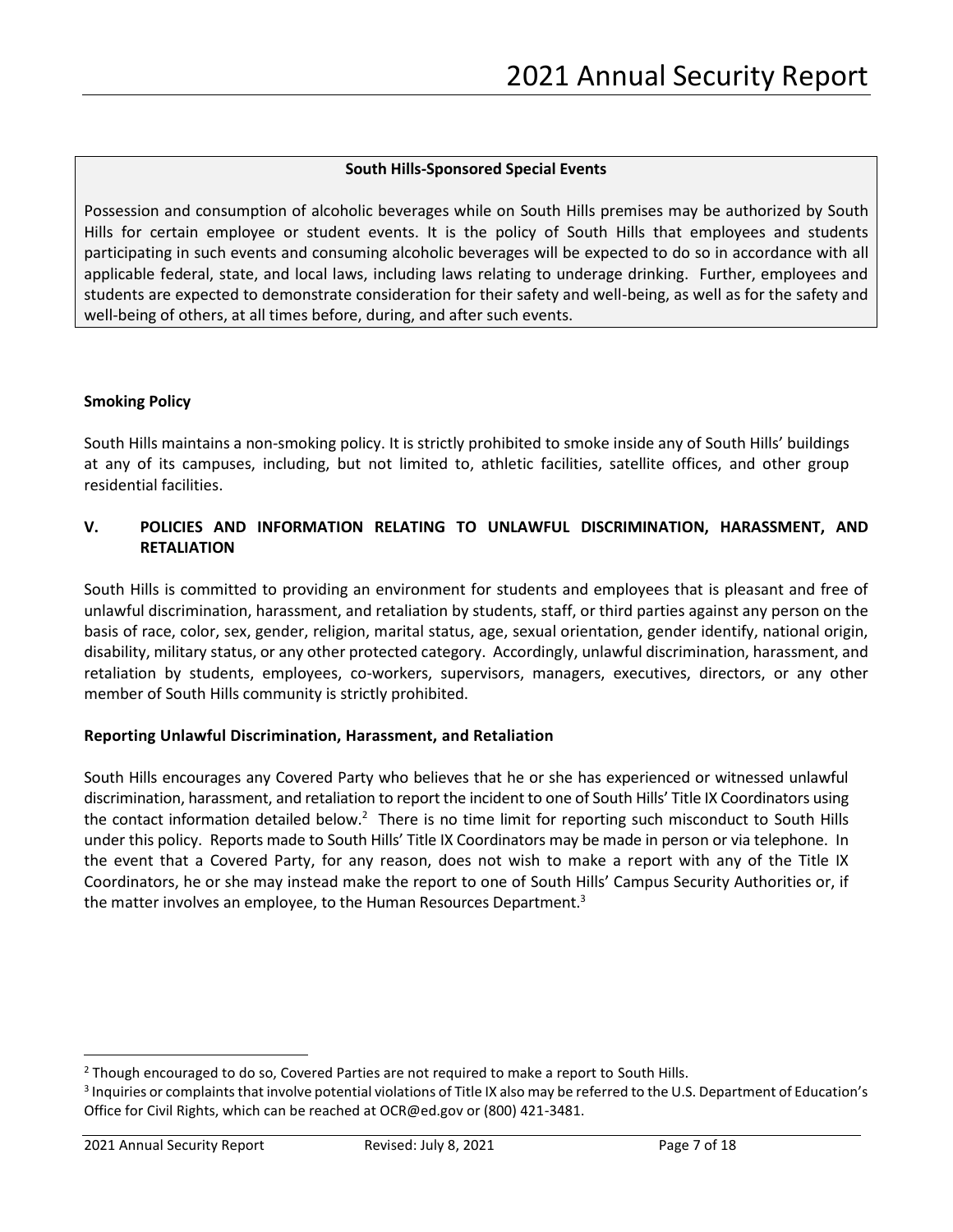|                                        | <b>Title IX Coordinators</b> |                                    |  |  |  |  |  |  |  |
|----------------------------------------|------------------------------|------------------------------------|--|--|--|--|--|--|--|
| <b>Name</b>                            | <b>Holly Emerick</b>         | Natalie Lombardo-Beaver            |  |  |  |  |  |  |  |
| <b>Title</b><br><b>Campus Director</b> |                              | Director of Education & Regulatory |  |  |  |  |  |  |  |
|                                        |                              | Affairs                            |  |  |  |  |  |  |  |
| <b>Campus</b>                          | Altoona                      | <b>State College</b>               |  |  |  |  |  |  |  |
| Phone<br>814-944-6134 Ext. 3022        |                              | 814-234-2062 Ext. 2062             |  |  |  |  |  |  |  |
| <b>Email</b>                           | hemerick@southhills.edu      | nbeaver@southhills.edu             |  |  |  |  |  |  |  |

## **Employee Response and Reporting Obligations**

All South Hills Officials, Volunteers and Employees (including student employees) are obligated to report incidents of sexual misconduct of which they become aware to the Title IX Coordinator/designee, unless: 1) they serve in a role that makes such reports privileged or are recognized as providing a confidential resource (see Statement on Privacy and Confidentiality); or 2) they are a faculty member and learn of the report from a student during a classroom discussion, in a writing assignment for a class, or as part of an Institution-approved research project.

Additional information regarding the options for reporting allegations of sexual misconduct are included in South Hills' Sexual Misconduct Policy, which is attached as Appendix A to this Report.

## **Responding to Reports of Unlawful Discrimination, Harassment, and Retaliation**

When an individual reports an incident of unlawful discrimination, harassment, or retaliation committed by or against any Covered Party and the misconduct has a reasonable connection to South Hills, South Hills will take immediate and appropriate steps to investigate the reported misconduct and to resolve the matter promptly and equitably. Allegations of sexual misconduct will be managed and resolved pursuant to South Hills' Sexual Misconduct Policy, which is attached as Appendix A to this Report.

## **VI. POLICIES AND INFORMATION RELATING TO SEXUAL MISCONDUCT**

South Hills does not tolerate, and therefore strictly and expressly prohibits, sexual misconduct by or against members of South Hills community. The term "sexual misconduct" means a wide range of unwelcome sexual behavior that is committed without consent or by intimidation, coercion, threat or force, including, but not limited to, sex discrimination, sexual harassment, sexual assault, sexual coercion, sexual exploitation, dating violence, domestic violence, and stalking. This policy applies to sexual misconduct committed by or against any Covered Party if the sexual misconduct has a reasonable connection to South Hills.

South Hills' policies and procedures relating to reporting, responding to, and resolving alleged incidents of sexual misconduct are detailed in its Sexual Misconduct Policy, which is attached as Appendix A to this Report.

## **Programs and Information to Prevent Sexual Misconduct**

South Hills provides educational programming to students and staff regarding the awareness of and prevention of sexual misconduct.<sup>4</sup> For students, a sexual violence prevention program is presented in Professional

 $\overline{a}$ 

<sup>&</sup>lt;sup>4</sup> This programming is carried out in a general way that does not identify those who may report incidents of Sexual Misconduct.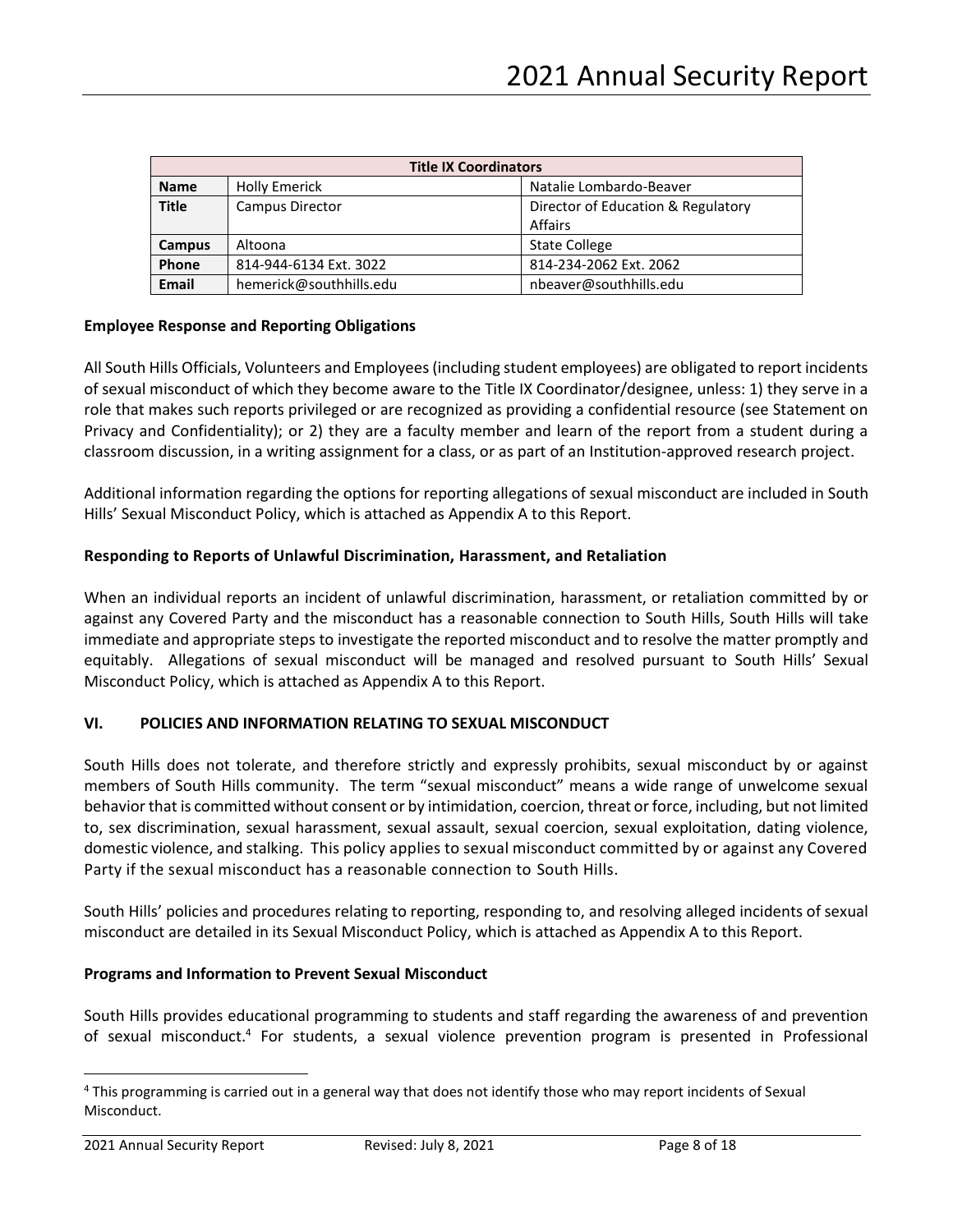Development classes in their first term. Reporting procedures, alcohol and drug abuse, sexual assault, domestic violence, dating violence, stalking, consent, personal safety, pregnancy, and sexually transmitted diseases are presented via discussion, handouts, and online training. In their second year, students also receive notification that refresher resources are available on the Title IX section of the website. These documents include the Annual Crime Report, policies and procedures, Students Bill of Rights, and other informational materials on types of abuse.

For employees, a sexual violence prevention program is presented on an annual basis at the fall kickoff event and fall in-service by the Title IX Coordinator. The program includes: South Hills Reporting procedures, alcohol and drug abuse, sexual assault, domestic violence, dating violence, stalking, consent, personal safety, pregnancy, sexual harassment and sexually transmitted diseases. Topics are split up between the two events and are presented via discussion, handouts, and online training.

For Sexual Assault Awareness month in April, students sponsor events to increase awareness of sexual assault for both students and employees. Denim Day also occurs annually on a Wednesday in April. Triggered by a ruling by the Italian Supreme Court, wearing jeans on Denim Day has become a symbol of protest against erroneous and destructive attitudes about sexual assault. Both students and faculty participate in the Denim Day Campaign.

South Hills also provides prevention/awareness literature for students and employees regarding sexual assault.

Programs to prevent sexual misconduct emphasize:

- That South Hills prohibits sexual misconduct, including sexual and interpersonal violence, and the crimes of dating violence, domestic violence, sexual assault, and stalking, as those terms are defined in the Clery regulations (and set out in this Report).
- That South Hills' policies apply equally to all students and employees regardless of sexual orientation, gender identity, or gender expression.
- That South Hills will offer resources to any victims and survivors of sexual misconduct while taking administrative and conduct action regarding any accused individual within the jurisdiction of South Hills.
- The definitions of sexual assault, domestic violence, dating violence, stalking, and consent (in reference to sexual activity) in the applicable jurisdiction, as well as the definitions of privacy and confidentiality.
- The information detailed in this Report regarding:
	- o The role of South Hills' Title IX Coordinators, Campus Security Authorities, and other relevant personnel that address sexual misconduct prevention and response;
	- o The rights, services, and processes available to the parties involved in a matter involving allegations of sexual misconduct; and
	- o Disciplinary proceedings involving allegations of sexual misconduct, and consequences and sanctions for individuals who violate South Hills' sexual misconduct Policy.
- Awareness of violence, its impact on victims and survivors and their friends and family, and its long-term impact.
- Safe and positive options for bystander intervention that may be carried out by an individual to prevent harm or to intervene when there is a risk that another individual will experience domestic violence, dating violence, sexual assault, or stalking. Bystander intervention includes: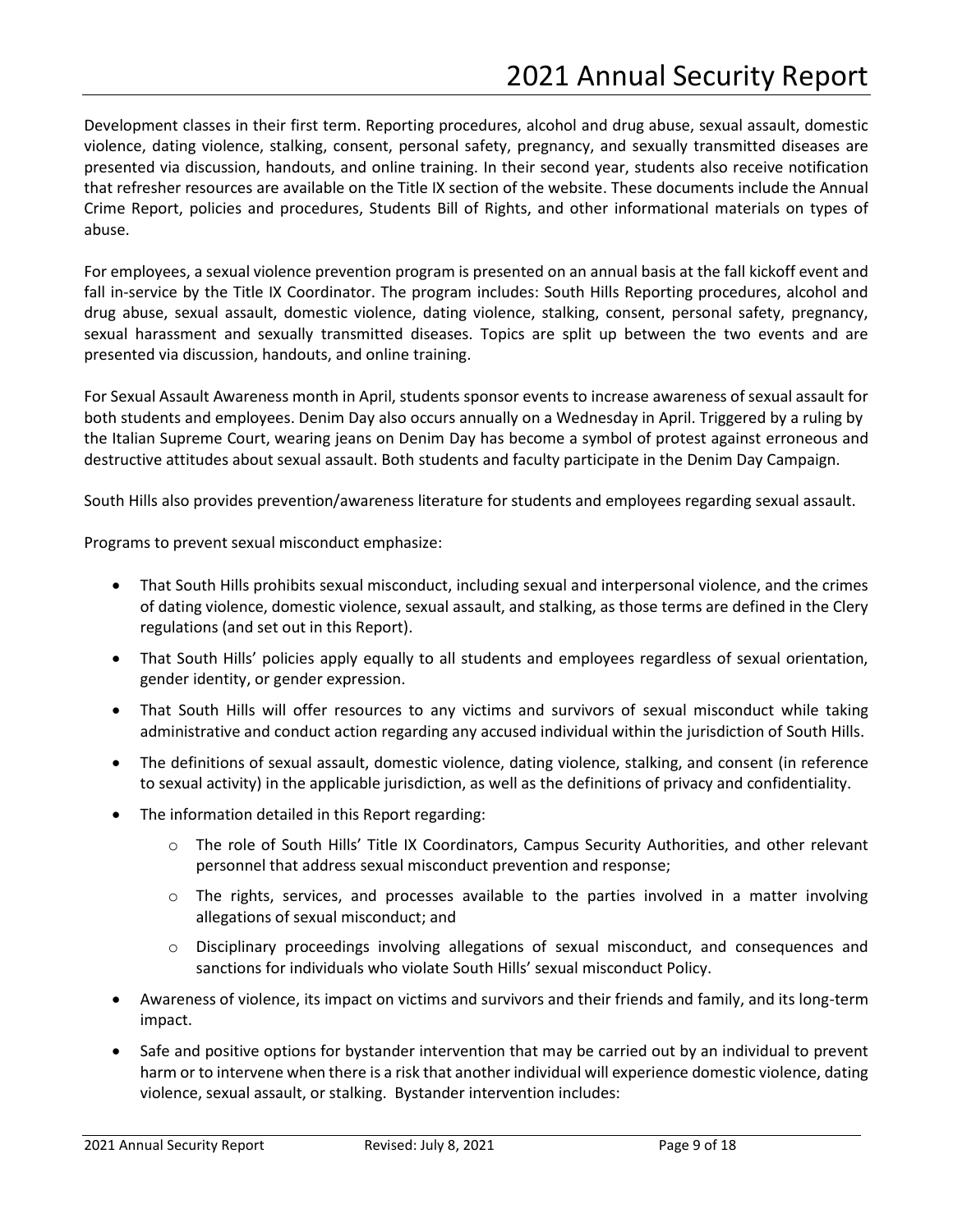- o Recognizing situations of potential harm;
- $\circ$  Understanding institutional structures and cultural conditions that facilitate violence;
- o Overcoming barriers to intervening;
- o Identifying safe and effective intervention options; and
- o Taking action to intervene.
- Information on risk reduction to recognize warning signs of abusive behavior and to avoid potential attacks. This information includes training to decrease perpetration and bystander inaction, increase empowerment for victims to promote safety and to help individuals and communities address conditions that facilitate violence.
- Information regarding existing counseling, health, mental health, victim advocacy, legal assistance, and other services available in the community.

South Hills publicly shares information on sexual misconduct on its website, [https://www.southhills.edu/disclosures/titleix/.](https://www.southhills.edu/disclosures/titleix/) South Hills periodically assesses its educational programming to determine effectiveness and relevance for students and employees.

## **Information Regarding Registered Sex Offenders**

Sexual offender registration and monitoring laws are designed to protect the public from sexual or violent offenders by requiring offenders to register with local law enforcement agencies in the jurisdiction where they reside. Information about these offenders is then made available to the public. In Pennsylvania, information about sexually violent predators and other sex offenders is accessible at the following website: [www.pameganslaw.state.pa.us](http://www.pameganslaw.state.pa.us/)

Members of the campus community also may elect to visit the Federal Bureau of Investigation's *National Sex Offender Public Website*, which provides law enforcement information provided by each state concerning registered sex offenders:

## <http://www.fbi.gov/hq/cid/cac/registry.htm>

## **Reporting Suspected Physical or Sexual Abuse of Children**

Any employee or student of South Hills who receives information related to suspected physical or sexual abuse of children *or* who reasonably suspects the physical or sexual abuse of a child should immediately report such information to his or her Title IX Coordinator. If there is reason to believe that immediate protection for the child is advisable, the individual also should report the suspected abuse to the appropriate law enforcement agency.

## **VII. TIMELY WARNING OF CERTAIN CRIMES**

Should crimes or incidents occur, either on or off-campus, which, in the judgment of South Hills, do not pose an immediate threat but constitute an ongoing or continuing threat, a campus-wide "timely warning" will be issued to the campus community in a manner that will aid in the prevention of similar occurrences. This timely warning will be issued through South Hills e-mail system to students, faculty, and staff. Related information also will be posted in classrooms, in the learning resource center, on student bulletin boards, and in common areas, as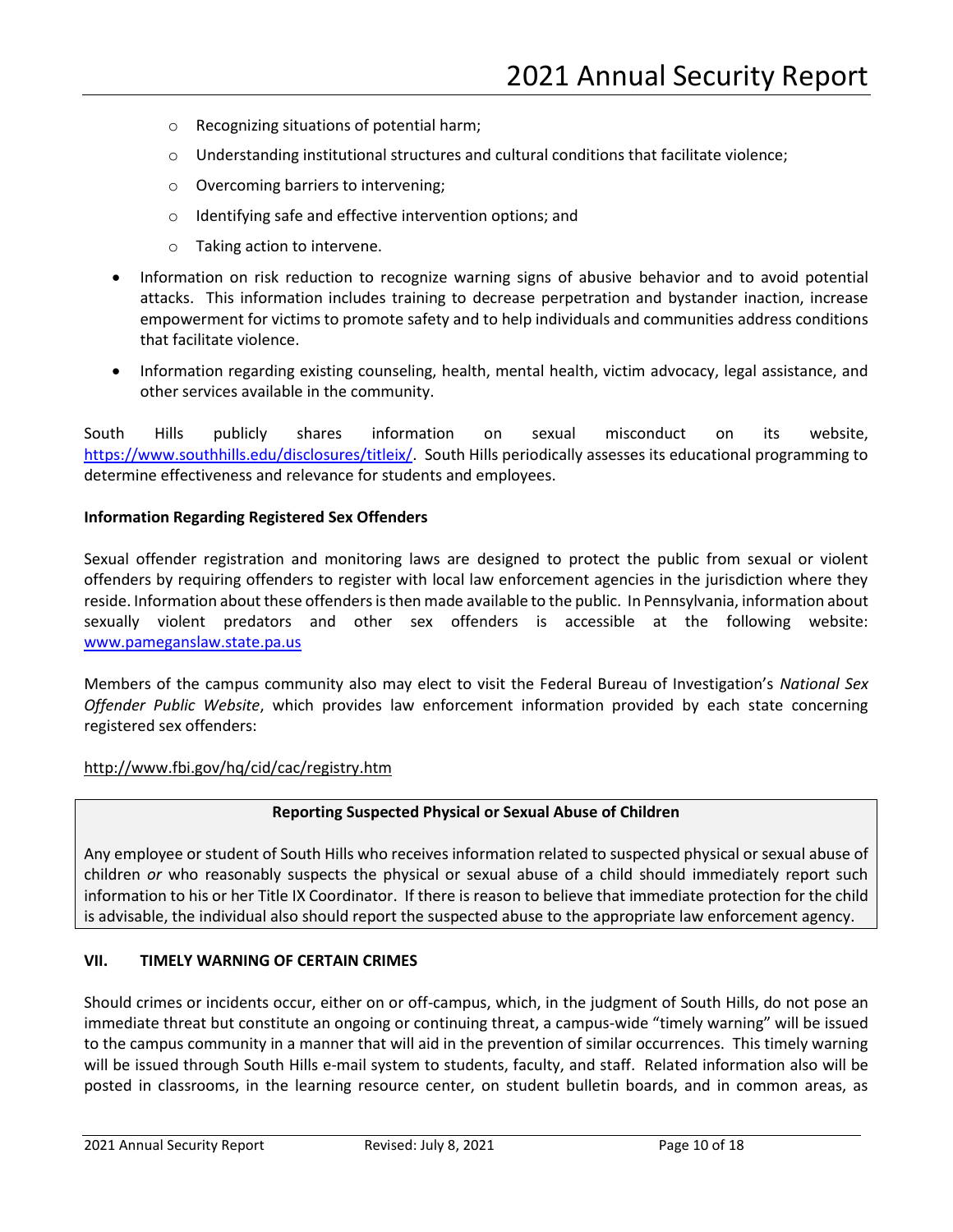appropriate. This timely warning may withhold the names and other identifying information of complainants to ensure privacy.

#### **VIII. EMERGENCY MANAGEMENT**

The purpose of South Hills' emergency response and evacuation procedures is to establish policies, protocols, and an organizational structure ready to effectively respond to and manage on-campus emergency events. Accordingly, South Hills outlines below the administrative steps for response to, stabilization of, and recovery from an emergency incident, the specific procedures that South Hills will use to communicate with faculty, staff, students and the general public during an emergency, and the responsibilities of the campus staff tasked with executing emergency protocols.

#### **General Emergency Evacuation and Notification Procedures**

To facilitate its emergency response capabilities, South Hills utilizes an alert system that combines one or more email, text, and phone notifications (the "Alert System"). South Hills also alerts first-responders, as necessary. Students are assigned a South Hills email address at the time of enrollment, and faculty and staff are assigned one at the time of hire. South Hills also may post information about a situation on South Hills website [\(https://www.southhills.edu\)](https://www.southhills.edu/).

Should an event occur, either on or off-campus, which constitutes a significant emergency or dangerous situation involving an immediate threat to the health or safety of the campus community, the Alert System will be activated for that portion of the campus community impacted. As described in more detail below, South Hills will, without delay, and taking into account the safety of the community, determine the content and scope of the notification, unless issuing a notification will, in the judgment of South Hills, compromise efforts to assist a victim or to contain, respond to, or otherwise mitigate the emergency. The person responsible for making the decision to activate the Alert System shall be the CSA on the campus or other senior personnel in the event the CSA is unavailable to act.

As noted above, the emergency response plan is only for use upon the confirmation of an emergency or dangerous situation involving an immediate threat to the health or safety of students or employees occurring at the campus. "Immediate" threat as used here encompasses an imminent or impending threat. "Confirmation" means that a Campus Security Authority has verified that a legitimate emergency or dangerous situation exists. Some examples of significant emergencies or dangerous situations are:

- Fire
- Extreme weather event (*e.g*., tornado, flood)
- Terrorist incident
- Armed person or active shooter
- Bomb Threat
- Explosion

Examples of situations that would *not* necessitate an emergency response or alert include:

• Power outage

• Earthquake

• Snow closure

- String of larcenies
- Minor altercation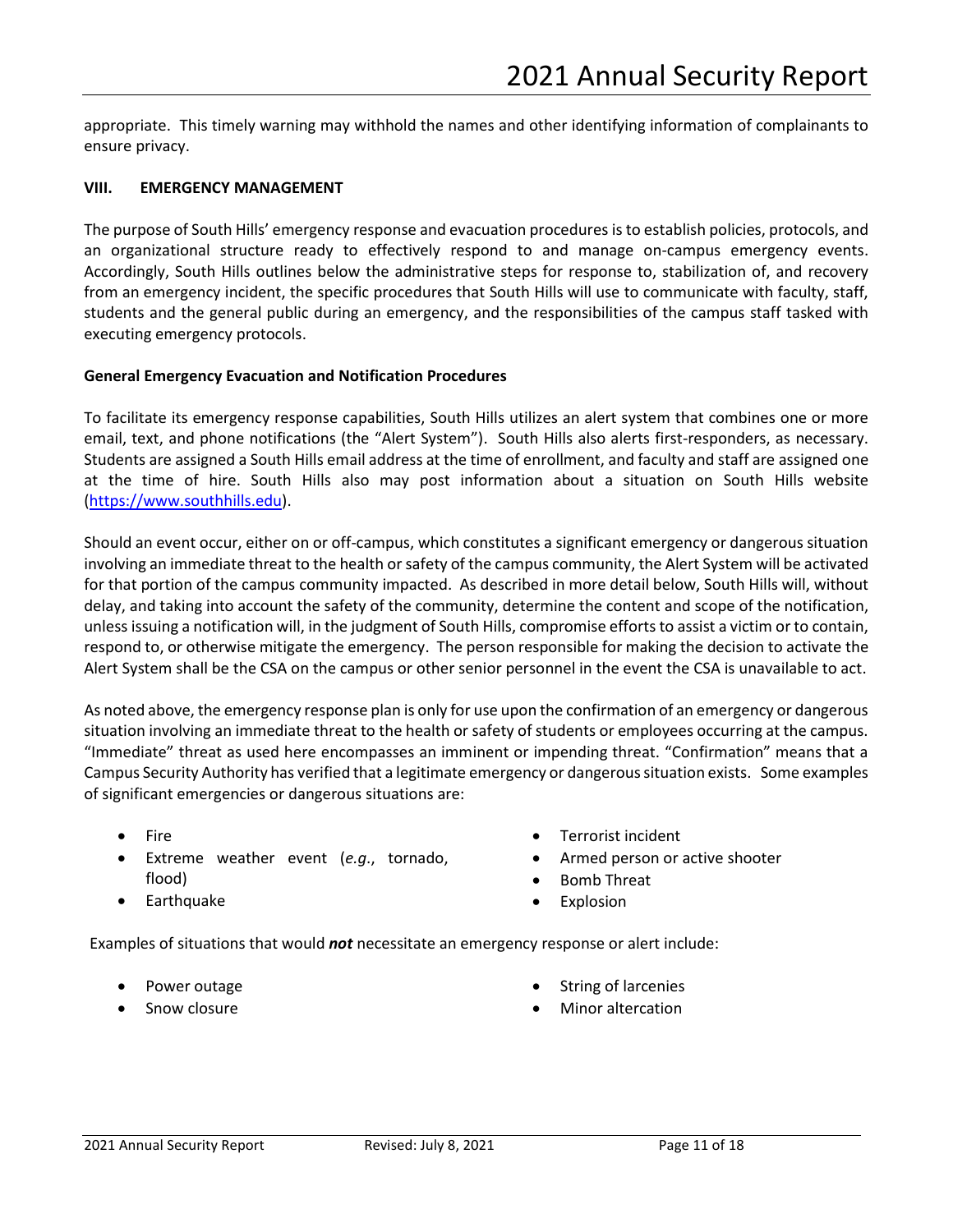#### **Evacuation Procedures**

In the event of an emergency or an emergency notification directing a general evacuation, all persons on campus should exit the building immediately by way of the nearest stairwell, marked with a lighted red exit sign, and follow the signs, exiting to the outside and quickly proceeding to the front of the building. If the nearest stairwell is blocked, individuals should use another stairwell. Posted evacuation routes for each office or classroom space are located throughout the building, typically near the door. Persons should **not** use any elevator while evacuating. It is the responsibility of all able staff to assist any persons with disabilities in descending the stairwell quickly and safely.

Individuals who exit the building first must position themselves far enough away from the street to enable everyone to stand clear of emergency vehicles. The street must be kept clear at all times, so as not to hamper the movement of emergency vehicles into the area.

Once outside the building, the CSAs will confirm that appropriate emergency personnel have been contacted, congregate all employees in front of the building, confirm that all employees and visitors are out of the building, and meet with emergency personnel at the front entrance to provide additional information. Staff members trained in CPR and rescue breathing should survey the individuals outside to determine if anyone is in need of first aid and provide such aid as required. Individuals should not re-enter the building for any reason until it is declared safe by the appropriate emergency personnel and the CSAs have agreed to permit persons to re-enter.

#### **Post-Emergency Measures**

As soon as practicable following the occurrence of an emergency, the CSAs will facilitate further response, support, and coordination efforts with and among external emergency response entities and the larger community (*e.g*., local law enforcement authorities, fire department, emergency medical services, disaster relief organizations). The CSAs also will coordinate with South Hills' senior staff to assess the aftermath of the emergency event. The goal of this assessment is to identify and avoid any remaining danger or risk to the safety or well-being of students, staff, and visitors to the location. Should the CSAs determine that an ongoing or continuing threat to the campus community exists, a campus-wide "timely warning" will be issued in a manner consistent with the policies discussed above.

The CSAs will work to maintain order and take necessary steps towards restoring general campus operations. Subsequent informational notifications will be communicated to students and staff via email, online notifications, and campus postings. If South Hills determines that communication should be made to the neighboring community or parents and guardians of students, the CSAs may make that communication using local media or informational email messages. The emergency alert email system will be used only in response to an immediate emergency situation and is not considered appropriate for follow-up communications once the immediate emergency situation has ended.

## **Preparation and Readiness**

South Hills will conduct annual tests of the emergency Alert System to ensure preparedness in the event of an actual emergency. Such tests may be announced or unannounced, and may include email and text test alerts, scheduled drills or exercises, and appropriate follow-through activities designed for assessment and evaluation of emergency plans and capabilities. Documentation of any such test is maintained at South Hills, and includes a description of the exercise, the date and time at which it occurred, and whether it was announced or unannounced.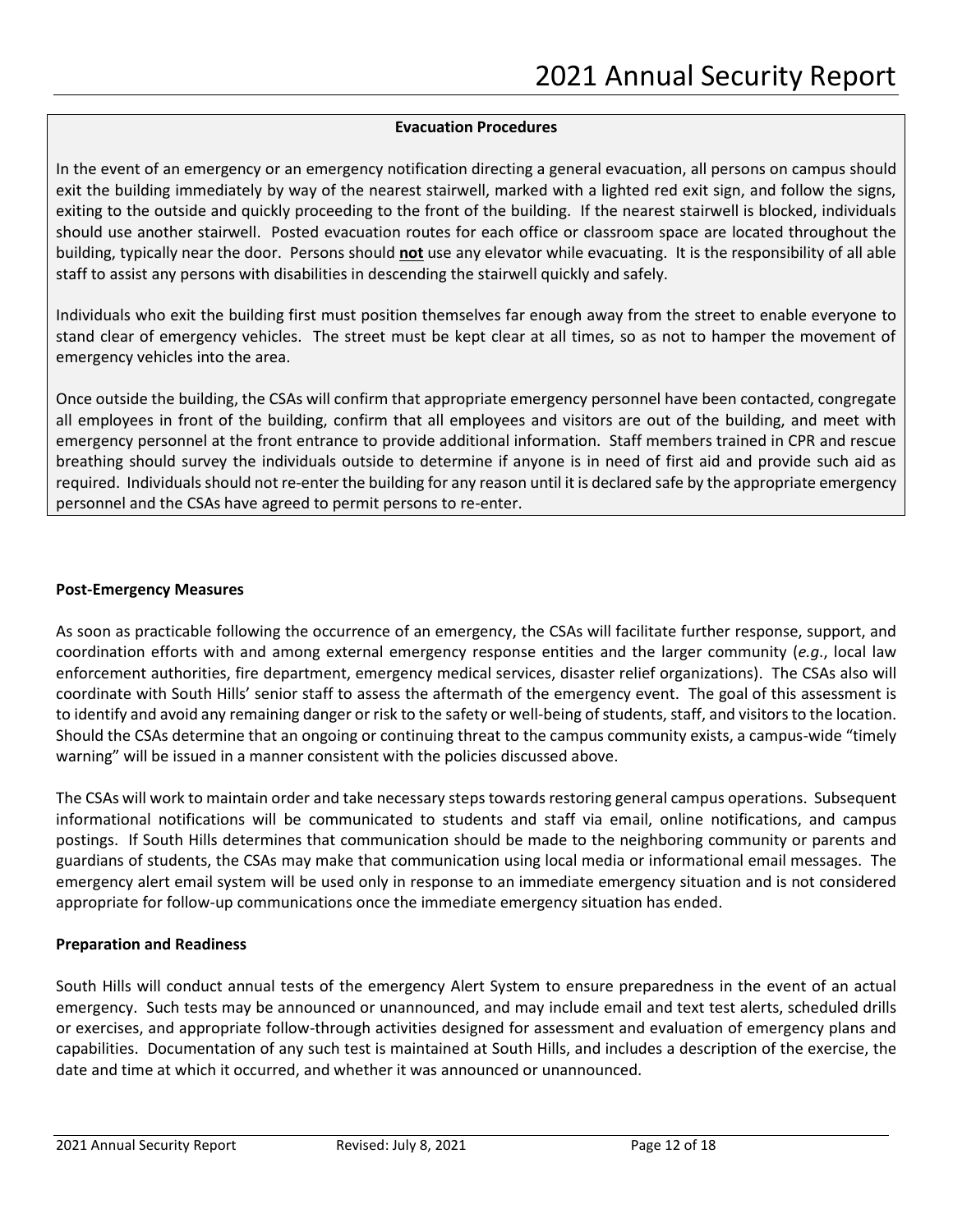Through periodic emergency response training, fire and evacuation drills, the posting of this Report on South Hills' website, and the distribution of notices regarding this Report to new and current students and employees, South Hills publicizes emergency response and evacuation procedures to students and staff on an at least annual basis. Additionally, South Hills sends an email including the link to this Report containing its emergency procedures to current students and staff at the time of any emergency response system test.

# **IX. CRIME STATISTICS**

As noted at the outset of this Report, a key feature of this document is the disclosure of statistics regarding certain types of crimes reported to South Hills or local law enforcement. Each year South Hills prepares these statistics with assistance from various persons throughout the institution, and in cooperation with local law enforcement agencies. When compiling and preparing the statistics disclosed in this Report, South Hills solicits, collects, and examines (1) crime data received from local law enforcement, (2) incident reports filed with South Hills, (3) anonymous reports received through South Hills' anonymous reporting system, and (4) records of referrals for discipline. South Hills collects and examines data for crimes and incidents reported during the prior calendar year.

## **Clery Geography and Crime Location**

Consistent with federal regulations, South Hills examines, collects, and reports statistics for crimes that are reported to local law enforcement or a CSA during the prior calendar year, and that occurred on or within its "Clery geography." The law defines an institution's Clery geography to include:

- Buildings and property that are part of South Hills' campus;
- The institution's non-campus buildings and property; and
- Public property within or immediately adjacent to and accessible from the campus.

When reporting crime statistics, the law requires an institution to specify in which of these three locations the reported crime occurred.

South Hills collects and reports crimes consistent with these requirements. To help South Hills' students, employees and the public understand this data, South Hills has created a "Clery Geography Map" that shows the areas outlined above. The Clery Geography Maps for each of South Hills' four campuses are available upon request.

## **Crime Classification and Reporting**

Consistent with federal law, South Hills compiles and classifies crime information in accordance with the following guidelines:

- Statistics for murder and non-negligent manslaughter, negligent manslaughter, rape, robbery, aggravated assault, burglary, motor vehicle theft, arson, liquor law violations, drug law violations, and illegal weapons possession are compiled using the definitions of those crimes from the *Summary Reporting System (SRS) User Manual* from the FBI's UCR Program.
- Statistics for fondling, incest, and statutory rape are compiled using the definitions of those crimes from the *National Incident-Based Reporting System (NIBRS) User Manual* from the FBI's UCR Program.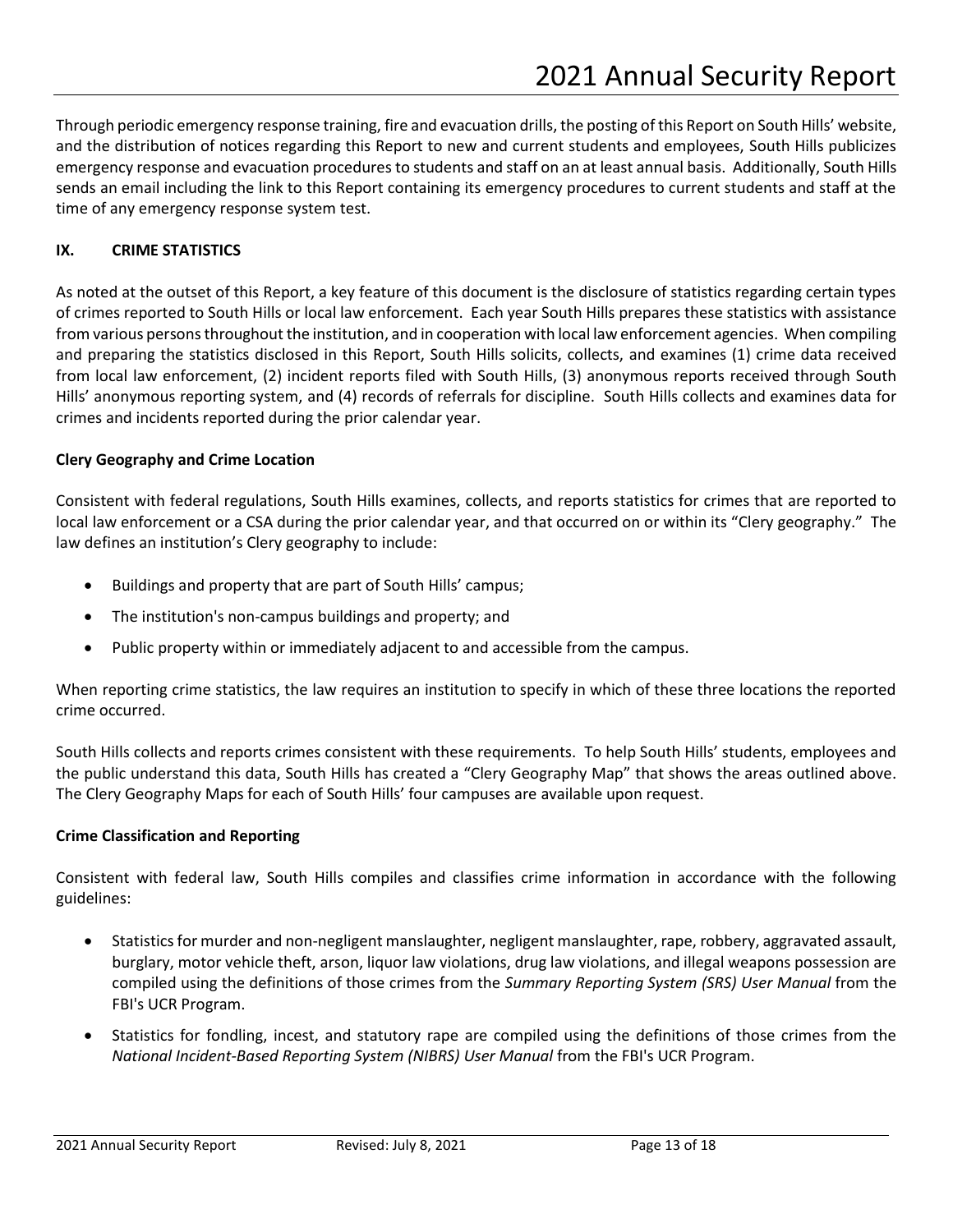- Statistics for the hate crimes of larceny-theft, simple assault, intimidation, and destruction/damage/vandalism of property are compiled using the definitions provided in the *Hate Crime Data Collection Guidelines and Training Manual* from the FBI's UCR Program.
- Statistics for dating violence, domestic violence, and stalking are compiled using the definitions set out earlier in this Report, which are taken from the federal regulations implementing the Clery Act.

In counting crimes when more than one offense was committed during a single incident, South Hills generally conforms to the requirements of the federal "Hierarchy Rule" located in the *Summary Reporting System (SRS) User Manual* (unless required to do otherwise under the law).

Though each year South Hills is only compiling crime statistics for crimes reported during the prior calendar year, the Report always includes the data for the three previous calendar years.

**Sexual Assault** is defined as an offense that meets the definition of rape, fondling, incest, or statutory rape as used in the Federal Bureau of Investigation's Uniform Crime Reporting (UCR) Program.

**Domestic Violence** is defined as felony or misdemeanor crimes of violence committed by a current or former spouse or intimate partner of the victim, by a person with whom the victim shares a child in common, by a person who is cohabitating with or has cohabitated with the victim as a spouse or intimate partner, by a person similarly situated to a spouse of the victim under the domestic or family violence laws of the jurisdiction receiving grant monies, or by any other person against an adult or youth victim who is protected from that person's acts under the domestic or family violence laws of the jurisdiction.

**Dating Violence** is defined as violence committed by a person who is or has been in a social relationship of a romantic or intimate nature with the victim. The existence of such a relationship shall be determined based on the reporting party's statement and with consideration of the following factors: the length of the relationship, the type of relationship, and the frequency of interaction between the persons involved in the relationship.

**Stalking** is defined as engaging in a course of conduct directed at a specific person that would cause a reasonable person to fear for his or her safety or the safety of others or to suffer substantial emotional distress.

South Hills may withhold, or subsequently remove, a reported crime from its crime statistics in the rare situation where sworn or commissioned law enforcement personnel have fully investigated the reported crime and, based on the results of this full investigation and evidence, have made a formal determination that the crime report is false or baseless and therefore "unfounded." Only sworn or commissioned law enforcement personnel may "unfound" a crime report for purposes of reporting under this section. The recovery of stolen property, the low value of stolen property, the refusal of the victim to cooperate with the prosecution, and the failure to make an arrest do not "unfound" a crime report.

[See next page for Crime Statistics]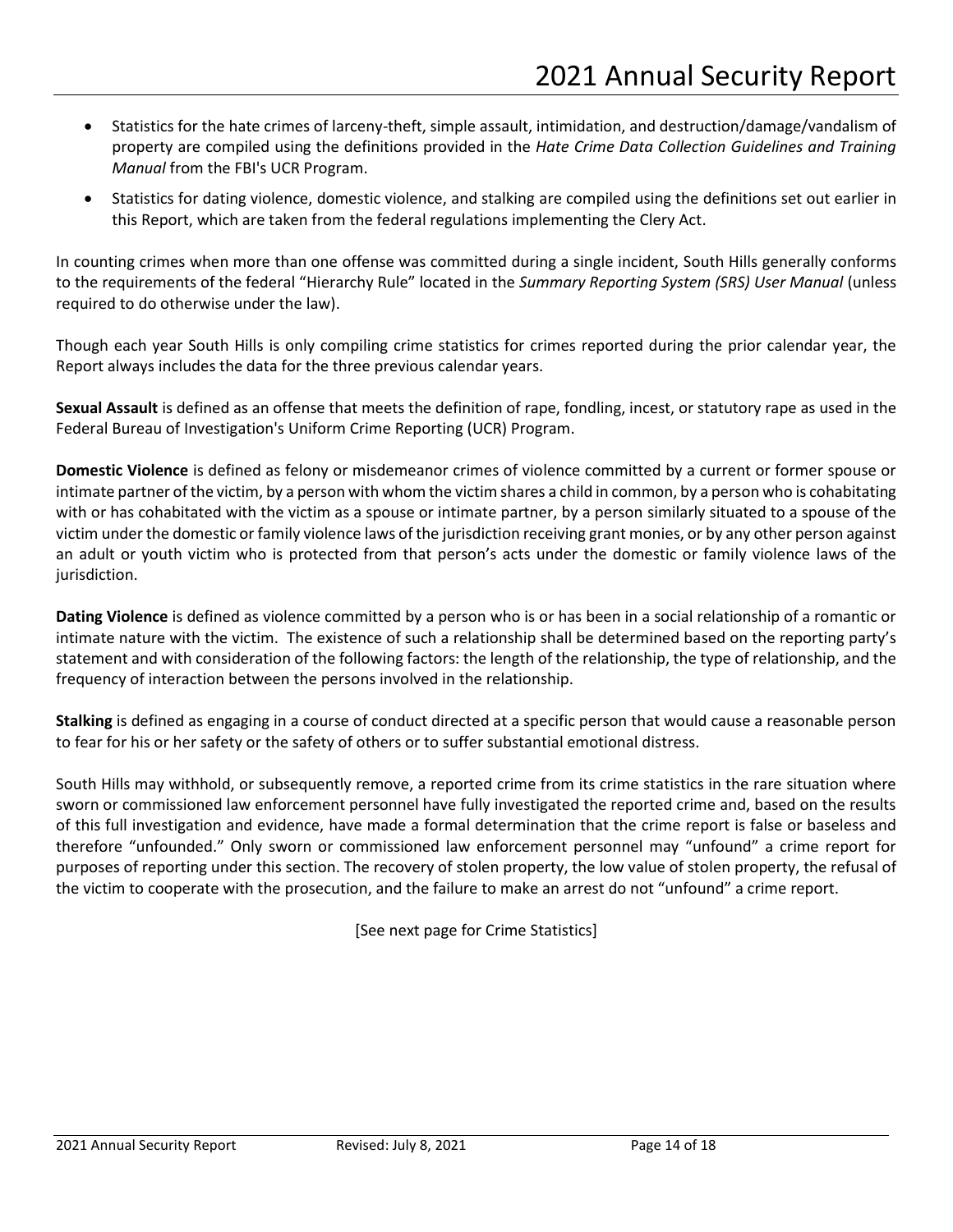| <b>Offense</b>                            | <b>On-Campus</b> |             |             | <b>Non-Campus Property</b> |             |             | <b>Public Property</b> |              |             |
|-------------------------------------------|------------------|-------------|-------------|----------------------------|-------------|-------------|------------------------|--------------|-------------|
|                                           | 2018             | 2019        | 2020        | 2018                       | 2019        | 2020        | 2018                   | 2019         | 2020        |
| Murder and Non-<br>negligent manslaughter | $\pmb{0}$        | $\mathbf 0$ | $\mathbf 0$ | $\mathbf 0$                | $\mathbf 0$ | $\pmb{0}$   | $\pmb{0}$              | $\mathbf 0$  | $\pmb{0}$   |
| Negligent manslaughter                    | $\mathbf 0$      | $\mathbf 0$ | $\mathbf 0$ | $\mathbf 0$                | $\mathbf 0$ | $\mathbf 0$ | 0                      | 0            | 0           |
| Rape                                      | $\pmb{0}$        | $\mathbf 0$ | $\pmb{0}$   | $\mathbf 0$                | $\mathbf 0$ | $\pmb{0}$   | $\pmb{0}$              | $\mathbf 0$  | $\pmb{0}$   |
| Fondling                                  | $\mathbf 0$      | $\mathbf 0$ | $\mathbf 0$ | $\mathbf 0$                | $\mathbf 0$ | $\mathbf 0$ | $\mathbf 0$            | $\mathbf 0$  | $\mathbf 0$ |
| Incest                                    | $\mathbf 0$      | $\mathbf 0$ | $\mathbf 0$ | $\mathbf 0$                | $\mathbf 0$ | $\mathbf 0$ | $\mathbf 0$            | $\mathbf 0$  | $\pmb{0}$   |
| <b>Statutory Rape</b>                     | $\mathbf 0$      | $\mathbf 0$ | $\mathbf 0$ | $\mathbf 0$                | $\mathbf 0$ | $\mathbf 0$ | $\mathbf 0$            | $\mathbf 0$  | $\mathbf 0$ |
| <b>Domestic Violence</b>                  | 0                | $\mathbf 0$ | $\mathbf 0$ | $\mathbf 0$                | $\mathbf 0$ | $\pmb{0}$   | $\mathbf 0$            | 0            | 0           |
| Dating Violence                           | $\mathbf 0$      | 0           | $\mathbf 0$ | 0                          | 0           | $\mathbf 0$ | $\mathbf 0$            | $\mathbf{0}$ | $\mathbf 0$ |
| <b>Stalking</b>                           | $\mathbf 0$      | $\mathbf 0$ | $\mathbf 0$ | $\mathbf 0$                | 0           | 0           | 0                      | 0            | 0           |
| Robbery                                   | $\pmb{0}$        | $\mathbf 0$ | $\mathbf 0$ | $\mathbf 0$                | $\mathbf 0$ | $\pmb{0}$   | $\pmb{0}$              | $\mathbf 0$  | $\pmb{0}$   |
| <b>Aggravated Assault</b>                 | $\pmb{0}$        | $\mathbf 0$ | $\mathbf 0$ | $\mathbf 0$                | $\mathbf 0$ | $\pmb{0}$   | $\pmb{0}$              | $\mathbf 0$  | $\pmb{0}$   |
| <b>Burglary</b>                           | $\mathbf 0$      | $\mathbf 0$ | $\mathbf 0$ | $\mathbf 0$                | $\mathbf 0$ | $\mathbf 0$ | $\mathbf 0$            | $\mathbf 0$  | $\mathbf 0$ |
| Motor vehicle theft                       | $\mathbf 0$      | $\mathbf 0$ | $\mathbf 0$ | $\mathbf 0$                | $\mathbf 0$ | $\mathbf 0$ | $\mathbf 0$            | $\mathbf 0$  | $\mathbf 0$ |
| Arson                                     | $\pmb{0}$        | 0           | $\pmb{0}$   | $\mathbf 0$                | $\pmb{0}$   | $\pmb{0}$   | $\pmb{0}$              | $\pmb{0}$    | $\pmb{0}$   |

**Altoona Campus**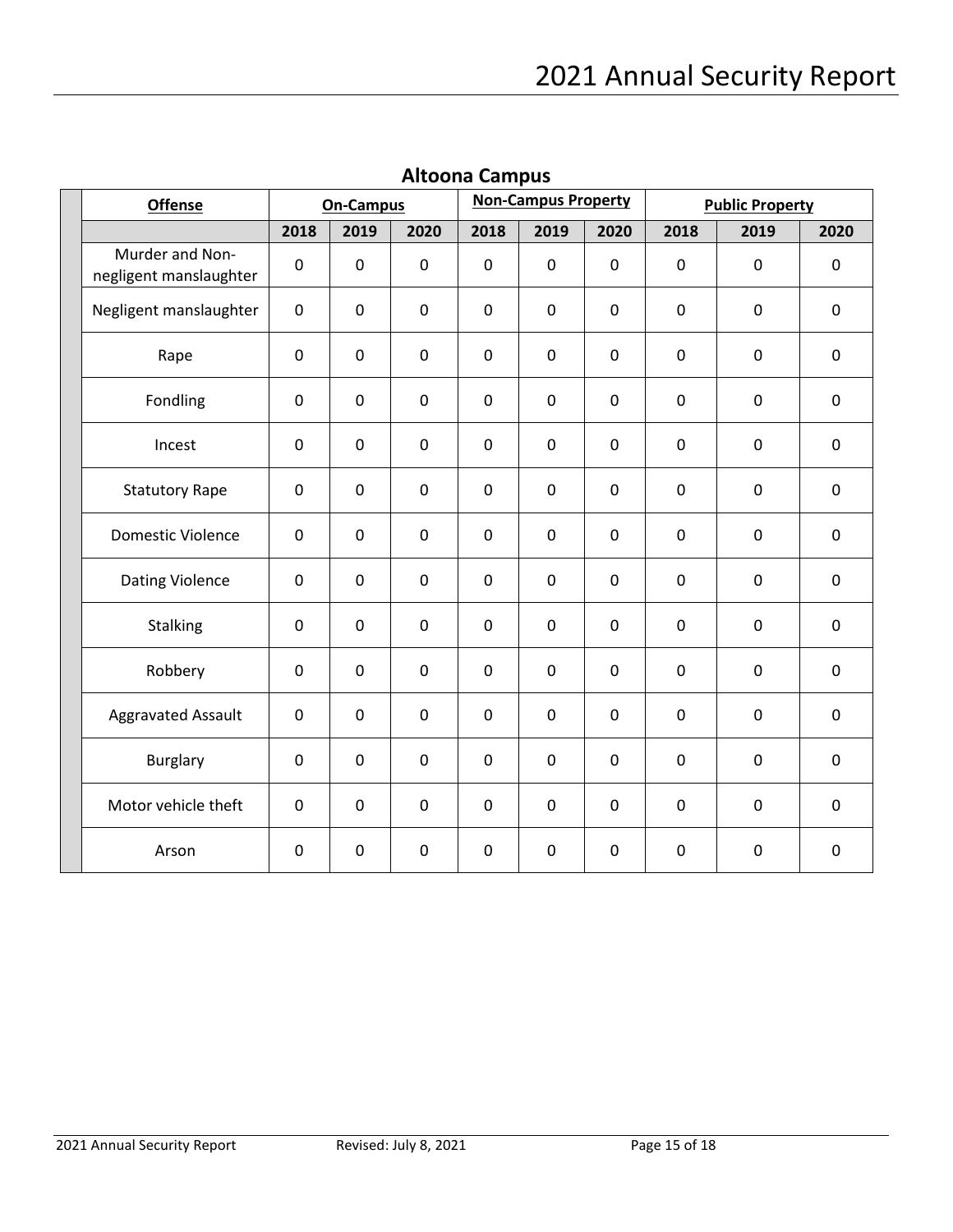| <b>Offense</b>                                                          | <b>On-Campus</b> |          | <b>Non-Campus Property</b> |              |      | <b>Public Property</b> |      |      |             |
|-------------------------------------------------------------------------|------------------|----------|----------------------------|--------------|------|------------------------|------|------|-------------|
|                                                                         | 2018             | 2019     | 2020                       | 2018         | 2019 | 2020                   | 2018 | 2019 | 2020        |
| Weapons,<br>Arrests:<br>carrying, possessing, etc.                      | $\mathbf 0$      | 0        | 0                          | 0            | 0    | 0                      | 0    | 0    | 0           |
| Referrals:<br>Disciplinary<br>Weapons,<br>carrying,<br>possessing, etc. | 0                | 0        | 0                          | 0            | 0    | 0                      | 0    | 0    | 0           |
| Drug<br>Abuse<br>Arrests:<br><b>Violations</b>                          | $\mathbf 0$      | $\Omega$ | 0                          | $\mathbf 0$  | 0    | 0                      | 0    | 0    | $\mathbf 0$ |
| Referrals:<br>Disciplinary<br><b>Drug Abuse Violations</b>              | 0                | $\Omega$ | 0                          | $\mathbf{0}$ | 0    | 0                      | 0    | 0    | $\Omega$    |
| Liquor<br>Arrests:<br>Law<br>Violations                                 | $\Omega$         | $\Omega$ | $\mathbf 0$                | $\mathbf{0}$ | 0    | 0                      | 0    | 0    | $\mathbf 0$ |
| Referrals:<br>Disciplinary<br><b>Liquor Law Violations</b>              | $\Omega$         | $\Omega$ | $\mathbf{0}$               | $\mathbf{0}$ | 0    | $\mathbf{0}$           | 0    | 0    | $\mathbf 0$ |

# **HATE CRIMES**

A hate crime is a criminal offense committed against a person or property which is motivated, in whole or in part, by the offender's bias. Although there are many possible categories of bias, under the Clery Act, only crimes motivated by one of the following eight categories of bias are reported: race, gender, religion, national origin, sexual orientation, gender identity, ethnicity, or disability. When reporting hate crimes, South Hills identifies the category of bias that motivated the crime.

There were no reported Hate Crimes for the years 2018, 2019, or 2020.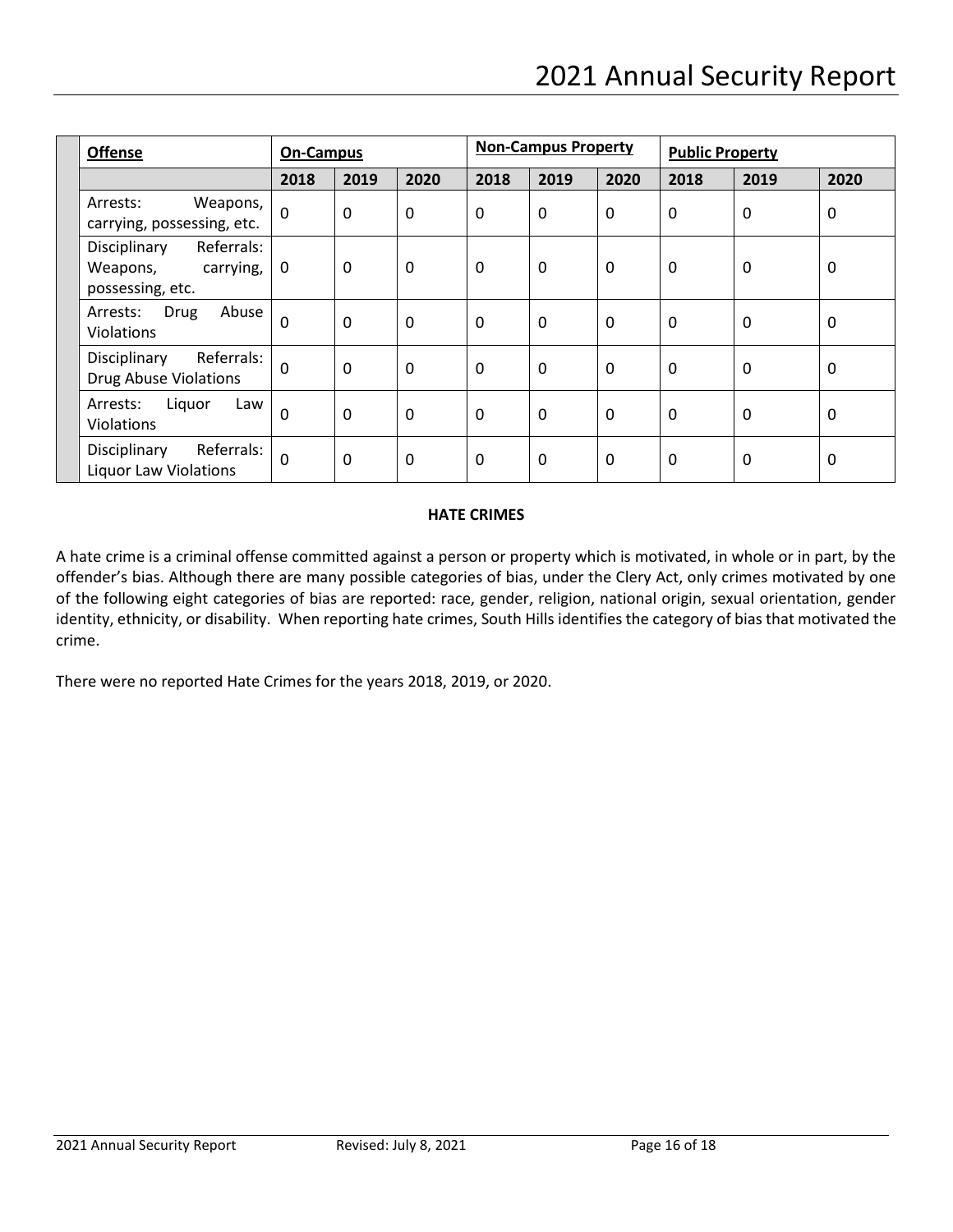| <b>Offense</b>                            | <b>On-Campus</b> |             |             | <b>Non-Campus Property</b> |             |             | <b>Public Property</b> |             |             |
|-------------------------------------------|------------------|-------------|-------------|----------------------------|-------------|-------------|------------------------|-------------|-------------|
|                                           | 2018             | 2019        | 2020        | 2018                       | 2019        | 2020        | 2018                   | 2019        | 2020        |
| Murder and Non-<br>negligent manslaughter | $\mathbf 0$      | $\mathbf 0$ | $\pmb{0}$   | $\pmb{0}$                  | $\mathbf 0$ | $\pmb{0}$   | 0                      | $\pmb{0}$   | 0           |
| Negligent manslaughter                    | $\mathbf 0$      | $\mathbf 0$ | $\mathbf 0$ | $\mathbf 0$                | $\mathbf 0$ | $\mathbf 0$ | $\mathbf 0$            | $\mathbf 0$ | $\mathbf 0$ |
| Rape                                      | $\pmb{0}$        | 0           | $\pmb{0}$   | $\pmb{0}$                  | $\pmb{0}$   | $\pmb{0}$   | $\pmb{0}$              | $\pmb{0}$   | 0           |
| Fondling                                  | $\mathbf 0$      | 0           | $\mathbf 0$ | $\mathbf 0$                | $\mathbf 0$ | $\mathbf 0$ | $\pmb{0}$              | $\mathbf 0$ | 0           |
| Incest                                    | $\pmb{0}$        | $\pmb{0}$   | $\pmb{0}$   | $\pmb{0}$                  | $\pmb{0}$   | $\pmb{0}$   | $\pmb{0}$              | $\pmb{0}$   | 0           |
| <b>Statutory Rape</b>                     | $\mathbf 0$      | $\mathbf 0$ | $\mathbf 0$ | $\mathbf 0$                | $\mathbf 0$ | $\mathbf 0$ | 0                      | $\mathbf 0$ | 0           |
| <b>Domestic Violence</b>                  | $\pmb{0}$        | 0           | $\pmb{0}$   | $\pmb{0}$                  | 0           | $\pmb{0}$   | 0                      | $\pmb{0}$   | 0           |
| <b>Dating Violence</b>                    | $\mathbf 0$      | 0           | $\mathbf 0$ | $\mathbf 0$                | 0           | $\mathbf 0$ | 0                      | $\mathbf 0$ | 0           |
| Stalking                                  | $\pmb{0}$        | $\mathsf 0$ | $\pmb{0}$   | $\pmb{0}$                  | $\pmb{0}$   | $\pmb{0}$   | $\pmb{0}$              | $\pmb{0}$   | 0           |
| Robbery                                   | $\mathbf 0$      | $\mathbf 0$ | $\mathbf 0$ | $\mathbf 0$                | 0           | $\mathbf 0$ | $\mathbf 0$            | $\mathbf 0$ | 0           |
| Aggravated Assault                        | $\pmb{0}$        | 0           | $\pmb{0}$   | $\pmb{0}$                  | $\pmb{0}$   | $\pmb{0}$   | $\pmb{0}$              | $\pmb{0}$   | $\pmb{0}$   |
| <b>Burglary</b>                           | $\mathbf 0$      | 0           | $\mathbf 0$ | $\mathbf 0$                | $\mathbf 0$ | $\pmb{0}$   | $\pmb{0}$              | $\mathbf 0$ | $\mathbf 0$ |
| Motor vehicle theft                       | $\pmb{0}$        | $\mathbf 0$ | $\pmb{0}$   | $\mathbf 0$                | $\mathbf 0$ | $\pmb{0}$   | 0                      | $\pmb{0}$   | 0           |
| Arson                                     | $\pmb{0}$        | $\mathbf 0$ | $\pmb{0}$   | $\pmb{0}$                  | 0           | $\pmb{0}$   | $\pmb{0}$              | $\pmb{0}$   | 0           |

**State College Campus**